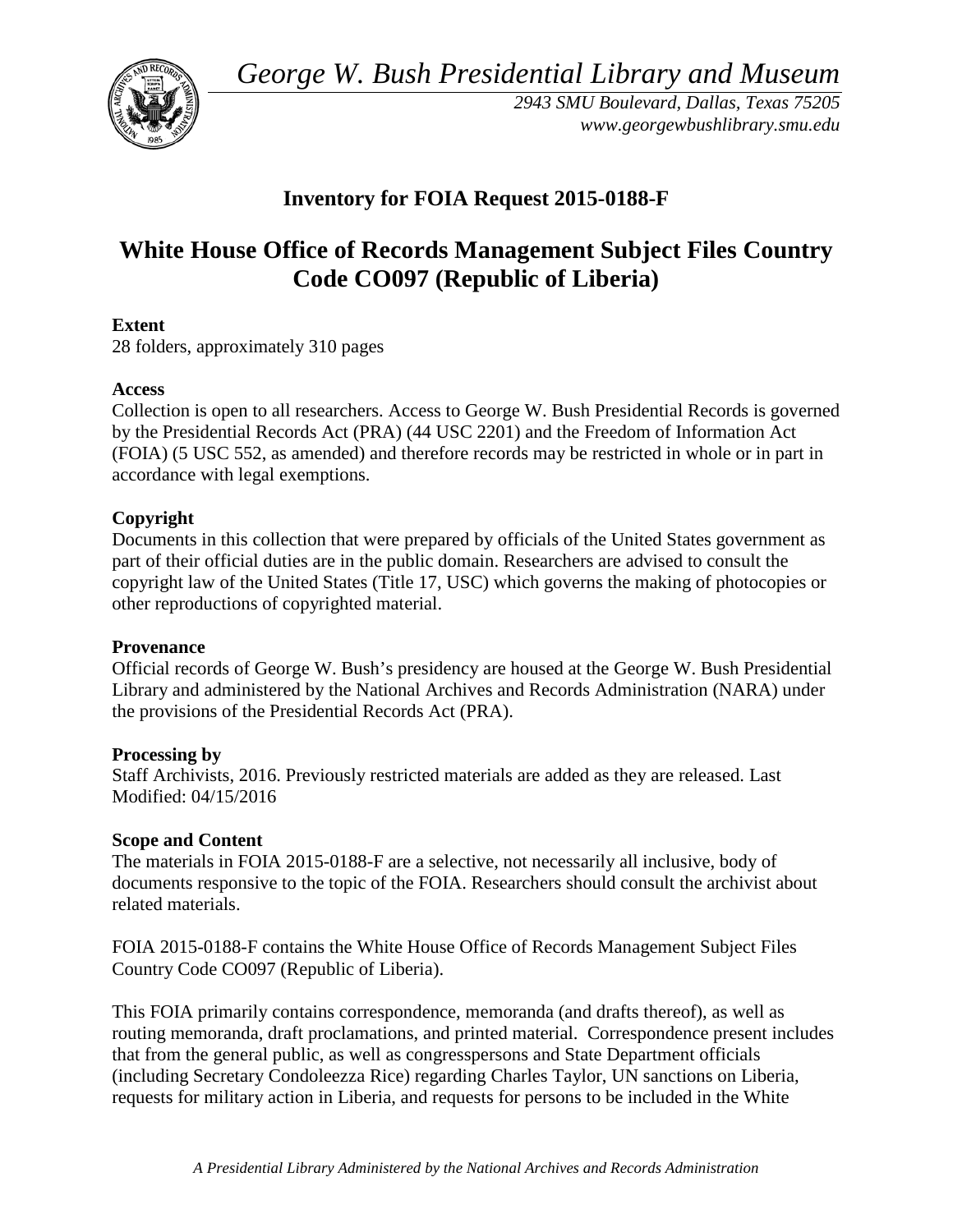her visit to the White House and thanking her for the gifts she presented the President and First to make assistance available to Liberia, along with a draft memorandum regarding the President Ellen Johnson Sirleaf's inauguration as well as a memorandum regarding a House delegation to Liberia for the inauguration of President Ellen Johnson Sirleaf. Also present is correspondence from President George W. Bush to President Ellen Johnson Sirleaf regarding Lady. Memoranda include a request from the State Department for a Presidential Determination determination, which was published as Presidential Determination Number 2004-23. Also included is a memorandum approved by President George W. Bush from Condoleezza Rice, a memorandum of justification, and a sample letter to Congress, all regarding waiving the loan default assistance restrictions for Liberia. Moreover, a memorandum regarding an invitation to proclamation to modify duty free treatment under the generalized system of preferences (GSP) is present. This proclamation was issued February 22, 2006.

# **System of Arrangement**

 The materials in FOIA 2015-0188-F are a systematic body of documents responsive to the topic of the FOIA. Researchers should consult an archivist about related materials.

Documents responsive to this FOIA were found in these collection areas – White House Office of Records Management (WHORM) Subject Files.

WHORM Subject Files are processed at the document level.

The WHORM Subject File compiled by the White House Office of Records Management is comprised of a series of documents assigned a letter/number combination and filed in a subject category. A complete listing of the subject categories including a detailed description of each category is available in our research room and on our website at <www.georgewbushlibrary.smu.edu>

The following is a list of documents and folders processed in response to FOIA 2015-0188-F:

 description of the material is available in the finding aid for that office or category. Please note that a \* indicates that the collection is entirely processed and open. A more detailed

#### **Records Management, White House Office of**

Subject Files – CO097 (Republic of Liberia)\*